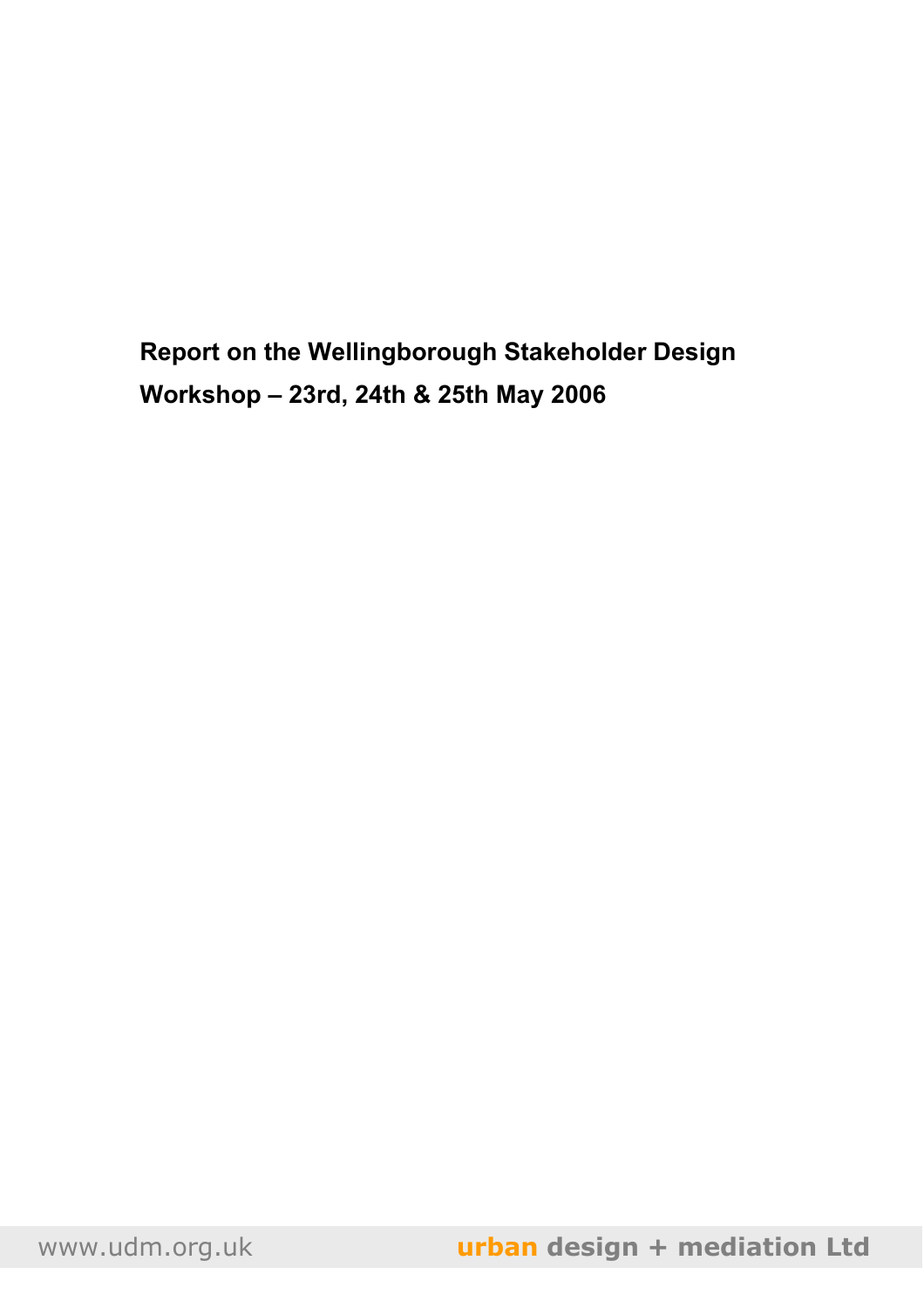# **Report on the Wellingborough Stakeholder Design Workshop– 23rd, 24th & 25th May 2006**

#### **Executive Summary.**

The executive summary reflects a focused and consensual set of design outcomes by participants from the workshop held on the  $23^{\text{rd}}$ ,  $24^{\text{th}}$  and  $25^{\text{th}}$ May 2006. The key points are:

- an identification of 6 key aspirations for Wellingborough's role in 2021 (pages 27 & 28);
- the identification of 15 town-wide strengths and 21 opportunities that could contribute to the towns future prosperity (page 29);
- the listing of 4 actionable themes that provide guidance for the forward planning of action delivery plans for the town that could provide a focus for Local Development Frameworks (page 39);
- an identification of 6 key actions specific to the eastern expansion area that would contribute towards delivering the 2021 aspirations set by the participants (page 69); and
- an identification of 4 key actions specific to the northern expansion area that would contribute towards delivering the 2021 aspirations set by the participants (page 101).

The report concludes with 6 key recommendations:

- **the workshop ideas must be audited against current planning policy to ensure that policy allows their deliverability. Any gaps in policy should then be addressed;**
- **the aspiration and site specific data must be cross referenced in a way that clearly states the intention of the principle and clearly demonstrates how it is expected to be delivered – both in terms of policy back up, physical layout and construction;**
- **the master planning design teams need to establish which issues can be accommodated into the design rationale for the sites -**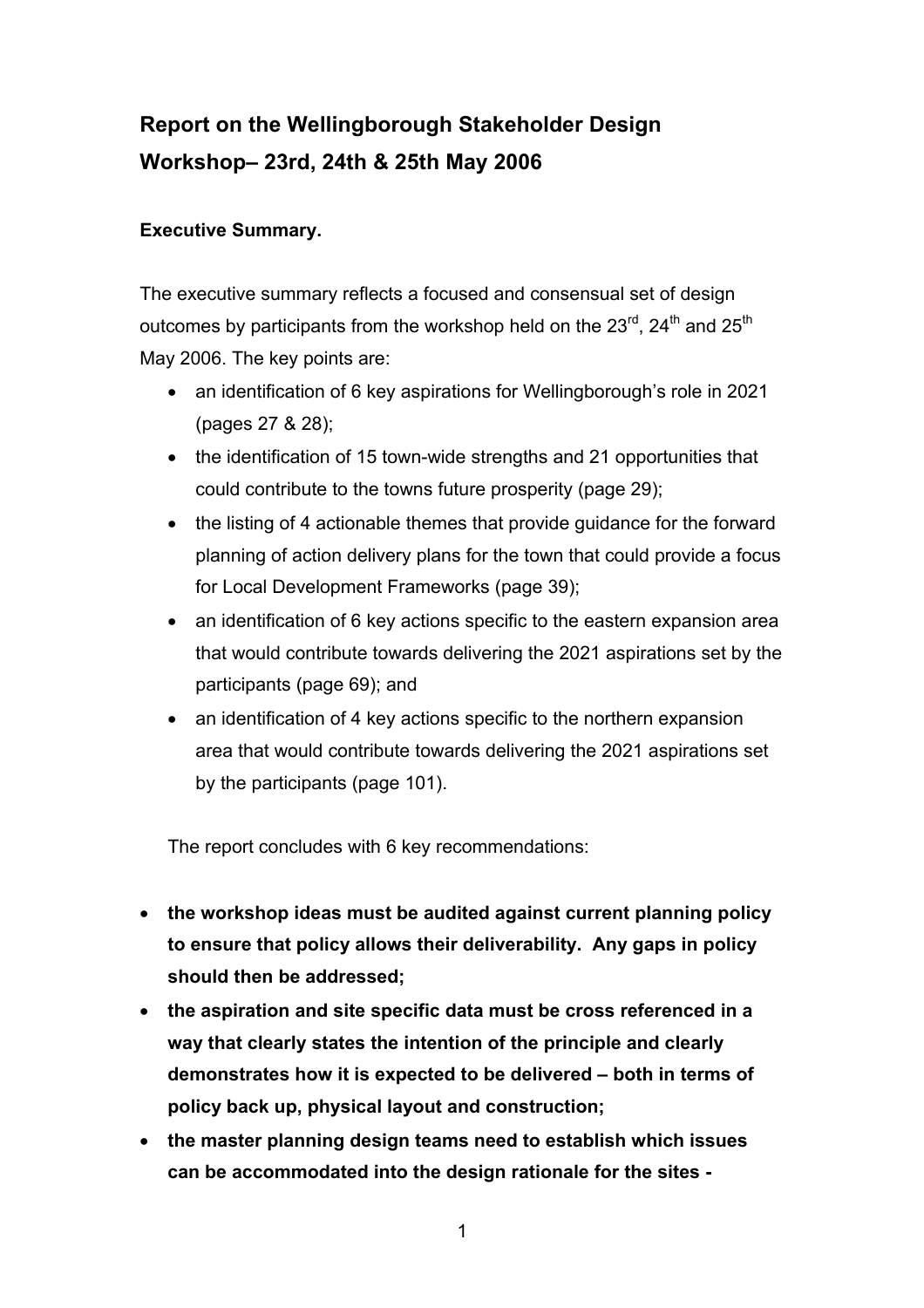**checking their feasibility and deliverability - and which will require further negotiation/investigation;** 

- **the client(s) should consider how the momentum of the collaborative workshops can inform other strategies for public participation;**
- **we strongly recommend that all organisations represented at the workshops be issued with a copy of the final report;**
- **the results of the workshop should be used as the basis for a branding and detailed marketing strategy for Wellingborough to be formulated and executed. This branding could provide the town with a Unique Selling Point (USP) in order to compete with neighbouring towns to attract inward investment and raise the urban quality of the built environment**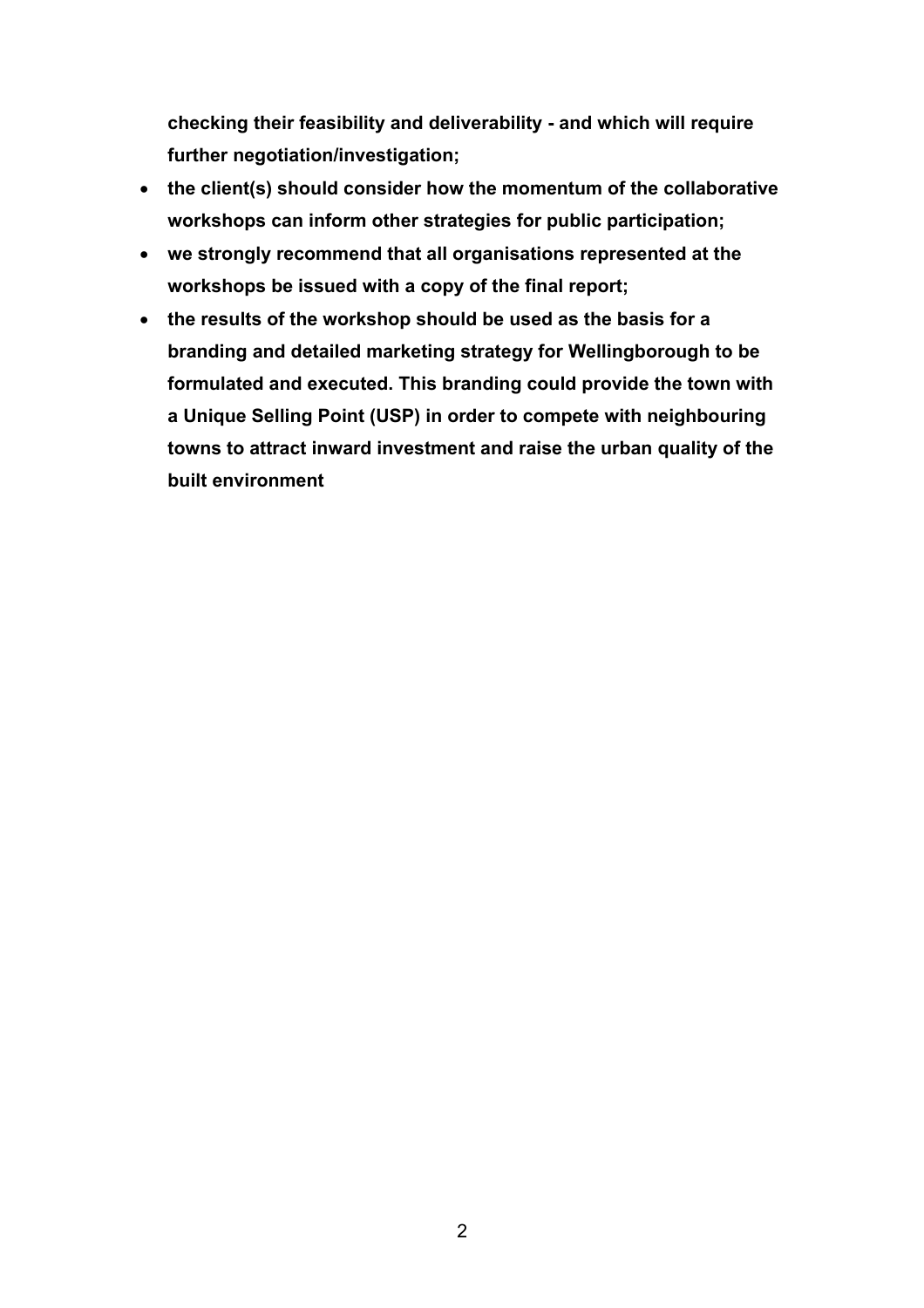#### **Report Contents:**

| Executive summary.       | Page 1 |
|--------------------------|--------|
| Purpose of the report.   | Page 7 |
| Structure of the report. | Page 8 |

| Section 1. Outline of the workshop structure and format. | Page 10 |
|----------------------------------------------------------|---------|
| Outline of the workshop structure and format.            | Page 11 |
| Workshop aims and objectives.                            | Page 15 |

## **Section 2. Workshop Day 1: Defining the role of Wellingborough in 2021: The growth of the town and its presence in the sub-region. Page 18**

| Defining Wellingborough's role in 2006.                  | Page 18 |
|----------------------------------------------------------|---------|
| Defining the role of Wellingborough in 2021              | Page 23 |
| Identifying actions – getting Wellingborough from 2006   |         |
| to 2021                                                  | Page 29 |
| Constructing role delivery plans for Wellingborough 2012 | Page 34 |

#### **Section 3. Workshop day 2: Defining the role of Wellingborough in**

| 2021: Addressing growth to the east.                         | Page 40 |
|--------------------------------------------------------------|---------|
| Eastern growth area context.                                 | Page 41 |
| Eastern area mental mapping.                                 | Page 42 |
| Eastern area Strengths, Weaknesses, Opportunities & Barriers |         |
| (SWOB).                                                      | Page 44 |
| East of Wellingborough development proposals.                | Page 52 |
| Levels of coalescence.                                       | Page 57 |
| Links, movement and uses                                     | Page 62 |
| Identifying activity locations                               | Page 67 |
| Summary of role delivery actions                             | Page 68 |
| Identification of other emerging issues - east               | Page 70 |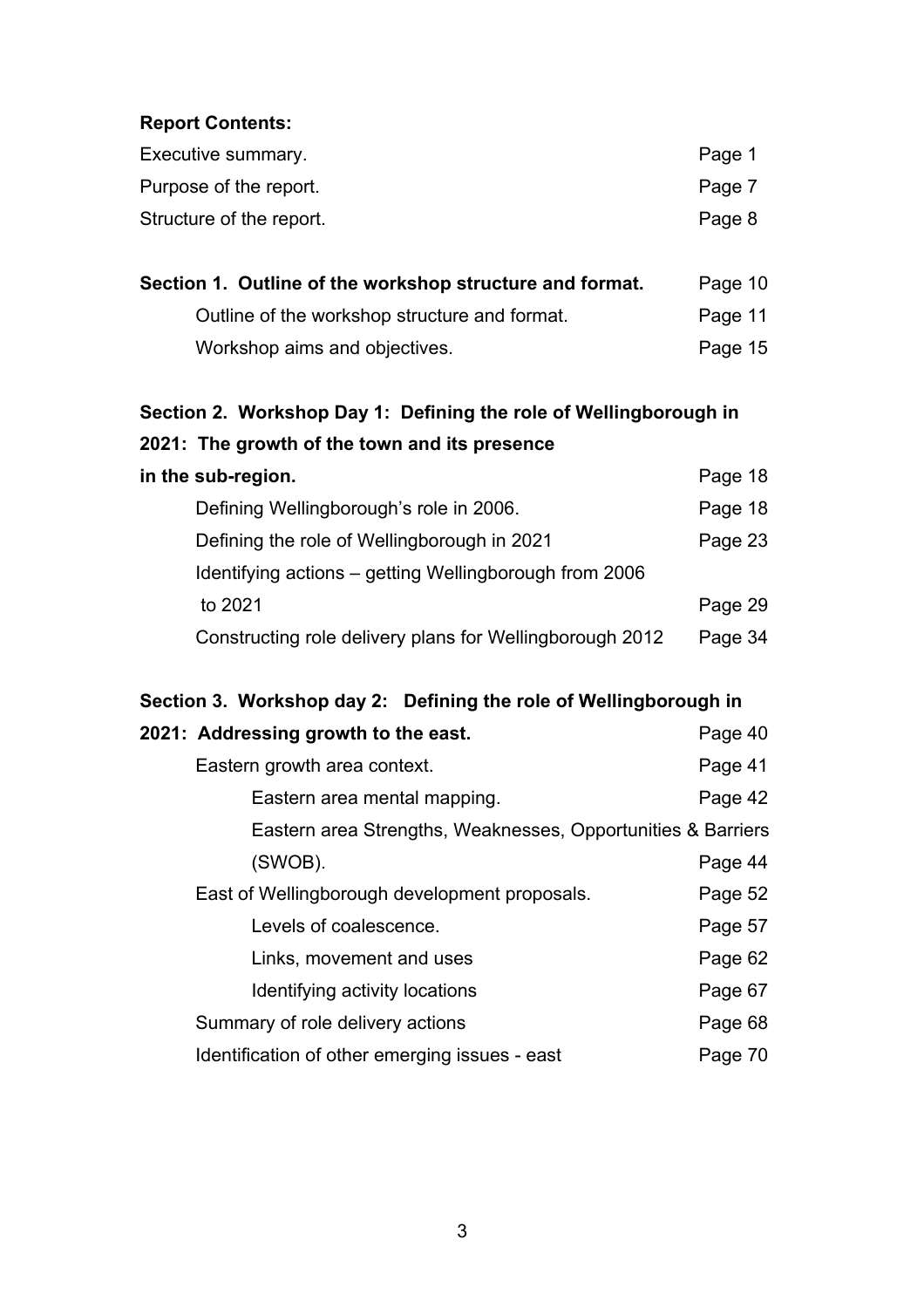| Section 4. Workshop day 3: Defining the role of Wellingborough in            |          |
|------------------------------------------------------------------------------|----------|
| 2021: Addressing growth to the north.                                        | Page 72  |
| Northern growth area context.                                                | Page 73  |
| Northern area mental mapping.                                                | Page 74  |
| Northern area Strengths, Weaknesses, Opportunities & Barriers                |          |
| (SWOB).                                                                      | Page 77  |
| North of Wellingborough development proposals.                               | Page 84  |
| Levels of coalescence.                                                       | Page 90  |
| Links, movement and uses                                                     | Page 93  |
| Identifying activity locations                                               | Page 98  |
| Summary of role delivery actions                                             | Page 99  |
| Identification of other emerging issues - north.                             | Page 102 |
|                                                                              |          |
| Section 5. Concluding comments and recommendations.                          | Page 104 |
| Summary                                                                      | Page 105 |
| <b>Facilitators recommendations</b>                                          | Page 109 |
|                                                                              |          |
| Appendices.                                                                  | Page 111 |
|                                                                              |          |
| <b>List of Tables and charts:</b>                                            |          |
| Table 1.0 Participant's and attendance details                               | Page 11  |
| Table 2.0 Image of the town in 2006                                          | Page 19  |
| Table 3.0 The level of potential the town has to improve                     | Page 20  |
| Table 4.0 The pecking order the town has within the sub-region.              | Page 21  |
| Table 5.0 The Single most important attribute that the town has.             | Page 22  |
| Table 6.0 Defining the role of Wellingborough in 2021.                       | Page 24  |
| Table 7.0 Identified strengths and regional, sub-regional and town scale     |          |
| actions                                                                      | Page 29  |
| Table 8.0 Identified weaknesses and regional, sub-regional and town scale    |          |
| actions                                                                      | Page 30  |
| Table 9.0 Identified opportunities and regional, sub-regional and town scale |          |
| actions                                                                      | Page 31  |
| Table 10.0 Identified barriers and regional, sub-regional and town scale     |          |
| actions                                                                      | Page 32  |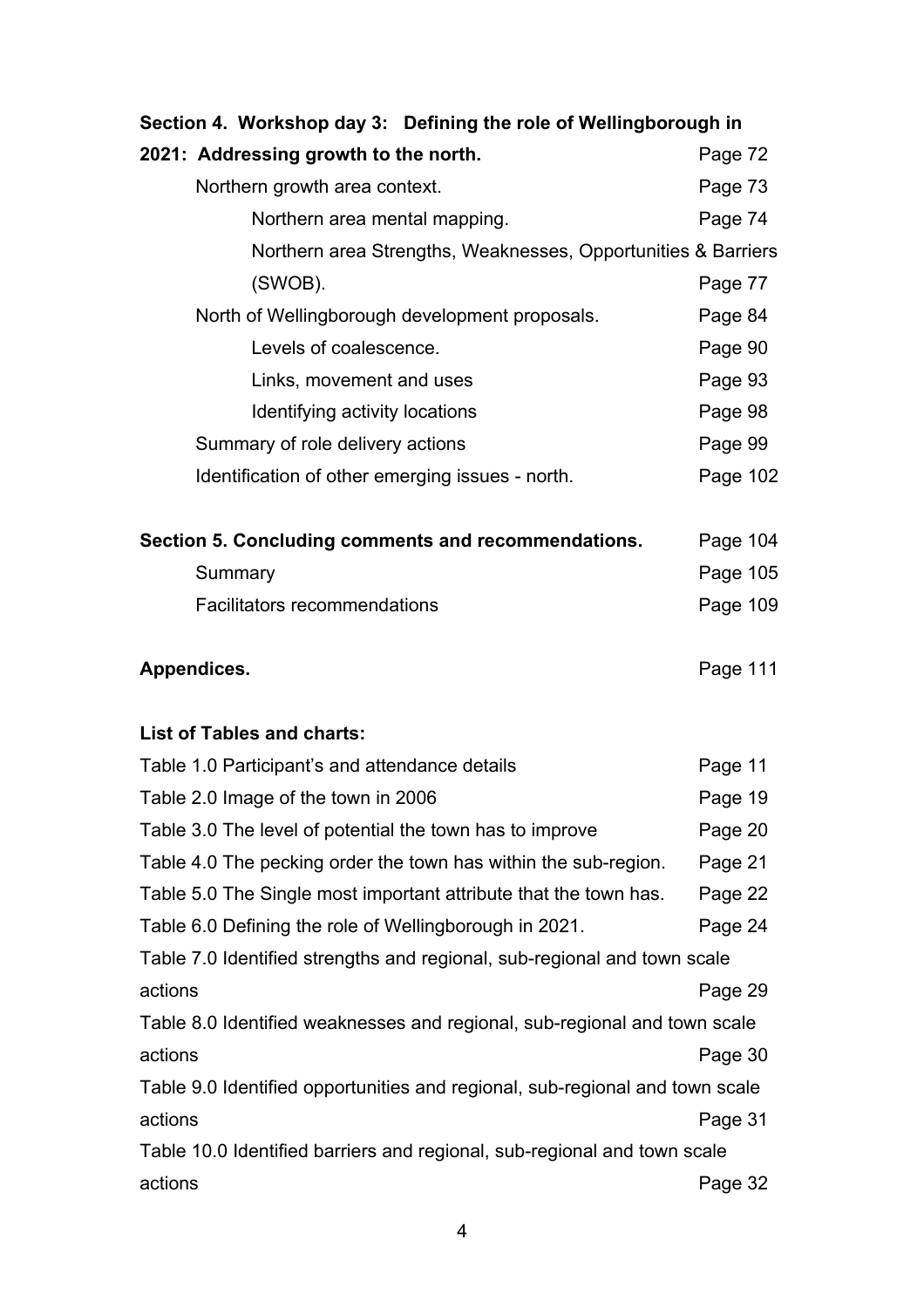| Table 11.0 Eastern area mental mapping results.                                | Page 42  |
|--------------------------------------------------------------------------------|----------|
| Table 12.0 Identified strengths and area specific actions - east.              | Page 47  |
| Table 13.0 Identified weaknesses and area specific actions - east. Page 48     |          |
| Table 14.0 Identified opportunities and area specific actions - east. Page 49  |          |
| Table 15.0 Identified barriers and area specific actions - east.               | Page 50  |
| Table 16.0 Selected edge cards - east.                                         | Page 58  |
| Table 17.0 Final 'selling points' of the group role delivery plans - east.     |          |
|                                                                                | Page 69  |
| Table 18.0 Emerging issues requiring actions – east of Wellingborough          |          |
|                                                                                | Page 70  |
| Table 19.0 Northern area mental mapping results.                               | Page 74  |
| Table 20.0 Identified strengths and area specific actions - north.             | Page 79  |
| Table 21.0 Identified weaknesses and area specific actions - north. Page 80    |          |
| Table 22.0 Identified opportunities and area specific actions - north. Page 81 |          |
| Table 23.0 Identified barriers and area specific actions - north.              | Page 82  |
| Table 24.0 Selected edge cards - north.                                        | Page 90  |
| Table 25.0 Final 'selling points' of the group role delivery plans - north.    |          |
|                                                                                | Page 100 |
| Table 26.0 Emerging issues requiring actions – north of Wellingborough         |          |
|                                                                                | Page 102 |
| Table 27.0 Wellingborough east and beyond - questionnaire results 02/06/06     |          |
|                                                                                | Page 107 |
| Table 28.0 Wellingborough north – questionnaire results 02/06/06               |          |
|                                                                                | Page 108 |
|                                                                                |          |
| Chart 1.0                                                                      | Page 25  |
| Chart 2.0                                                                      | Page 26  |
| Chart 3.0                                                                      | Page 26  |
| Chart 4.0                                                                      | Page 27  |
| Chart 5.0                                                                      | Page 27  |

5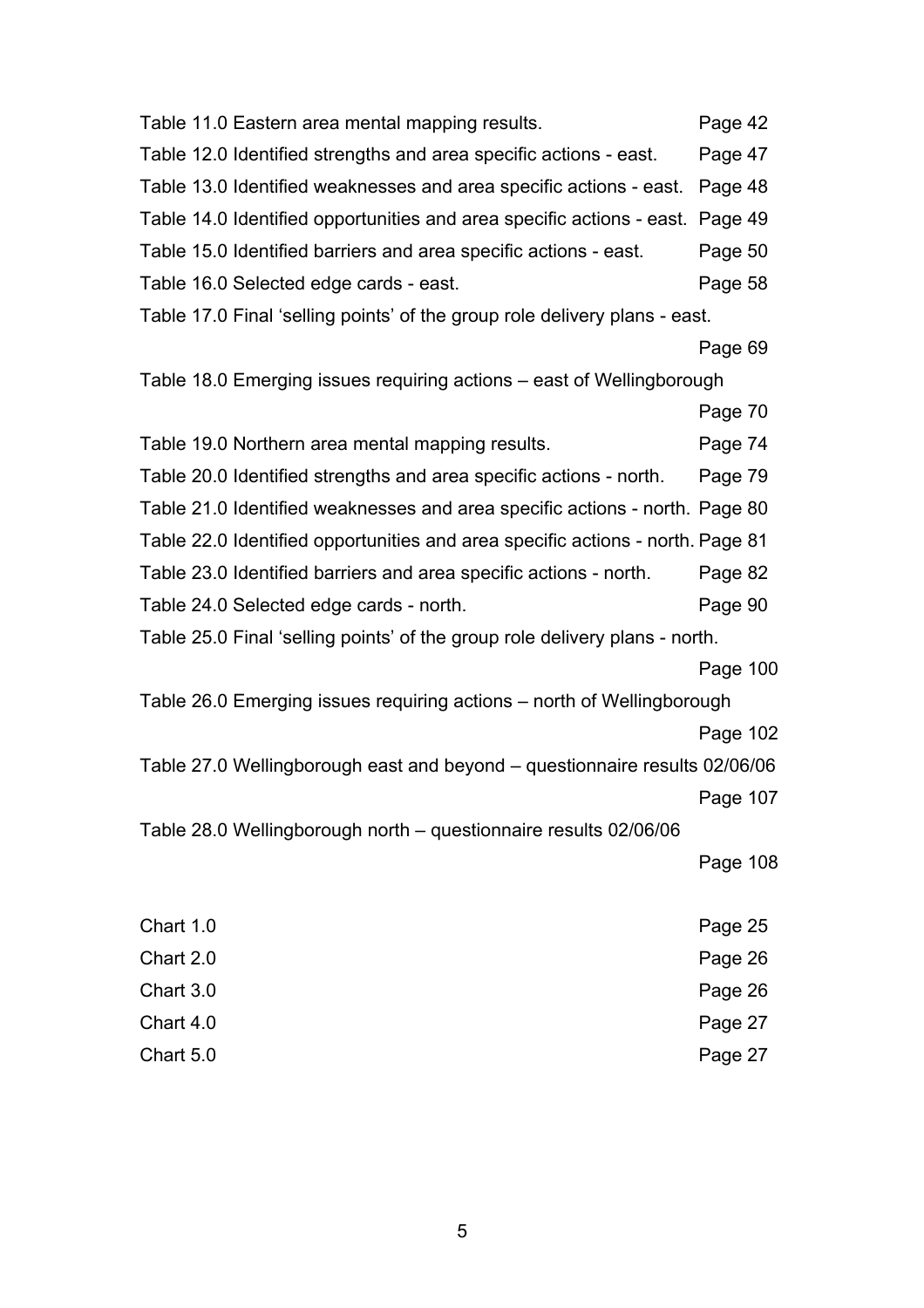### **List of plans & diagrams:**

| Figure 1.0 Group A Initial role delivery plan           | Page 35 |
|---------------------------------------------------------|---------|
| Figure 2.0 Group B Initial role delivery plan           | Page 36 |
| Figure 3.0 Group C Initial role delivery plan.          | Page 37 |
| Figure 4.0 Group D Initial role delivery plan.          | Page 38 |
| Figure 5.0 Group A Composite mental map – east.         | Page 43 |
| Figure 6.0 Group B Composite mental map – east.         | Page 43 |
| Figure 7.0 Group C Composite mental map – east.         | Page 44 |
| Figure 8.0 Group D Composite metal map – east.          | Page 44 |
| Figure 9.0 Indicative parameters plan – east.           | Page 46 |
| Figure 10.0 Group A Edge condition proposals – east.    | Page 53 |
| Figure 11.0 Group B Edge condition proposals – east.    | Page 54 |
| Figure 12.0 Group C Edge condition proposals – east.    | Page 55 |
| Figure 13.0 Group D Edge condition proposals – east.    | Page 56 |
| Figure 14.0 Composite edge condition proposals – east.  | Page 61 |
| Figure 15.0 Group A Movement and use proposals – east.  | Page 63 |
| Figure 16.0 Group B Movement and use proposals – east.  | Page 64 |
| Figure 17.0 Group C Movement and use proposals - east.  | Page 65 |
| Figure 18.0 Group D Movement and use proposals – east.  | Page 66 |
| Figure 19.0 Group A Composite mental map – north.       | Page 76 |
| Figure 20.0 Group B Composite mental map – north.       | Page 76 |
| Figure 21.0 Group C Composite mental map – north.       | Page 76 |
| Figure 22.0 Group D Composite metal map – north.        | Page 76 |
| Figure 23.0 Indicative parameters plan – north.         | Page 78 |
| Figure 24.0 Group A Edge condition proposals –north.    | Page 85 |
| Figure 25.0 Group B Edge condition proposals – north.   | Page 86 |
| Figure 26.0 Group C Edge condition proposals – north.   | Page 87 |
| Figure 27.0 Group D Edge condition proposals – north.   | Page 88 |
| Figure 28.0 Composite edge condition proposals – north. | Page 92 |
| Figure 29.0 Group A Movement and use proposals - north. | Page 94 |
| Figure 30.0 Group B Movement and use proposals – north. | Page 95 |
| Figure 31.0 Group C Movement and use proposals – north. | Page 96 |
| Figure 32.0 Group D Movement and use proposals - north. | Page 97 |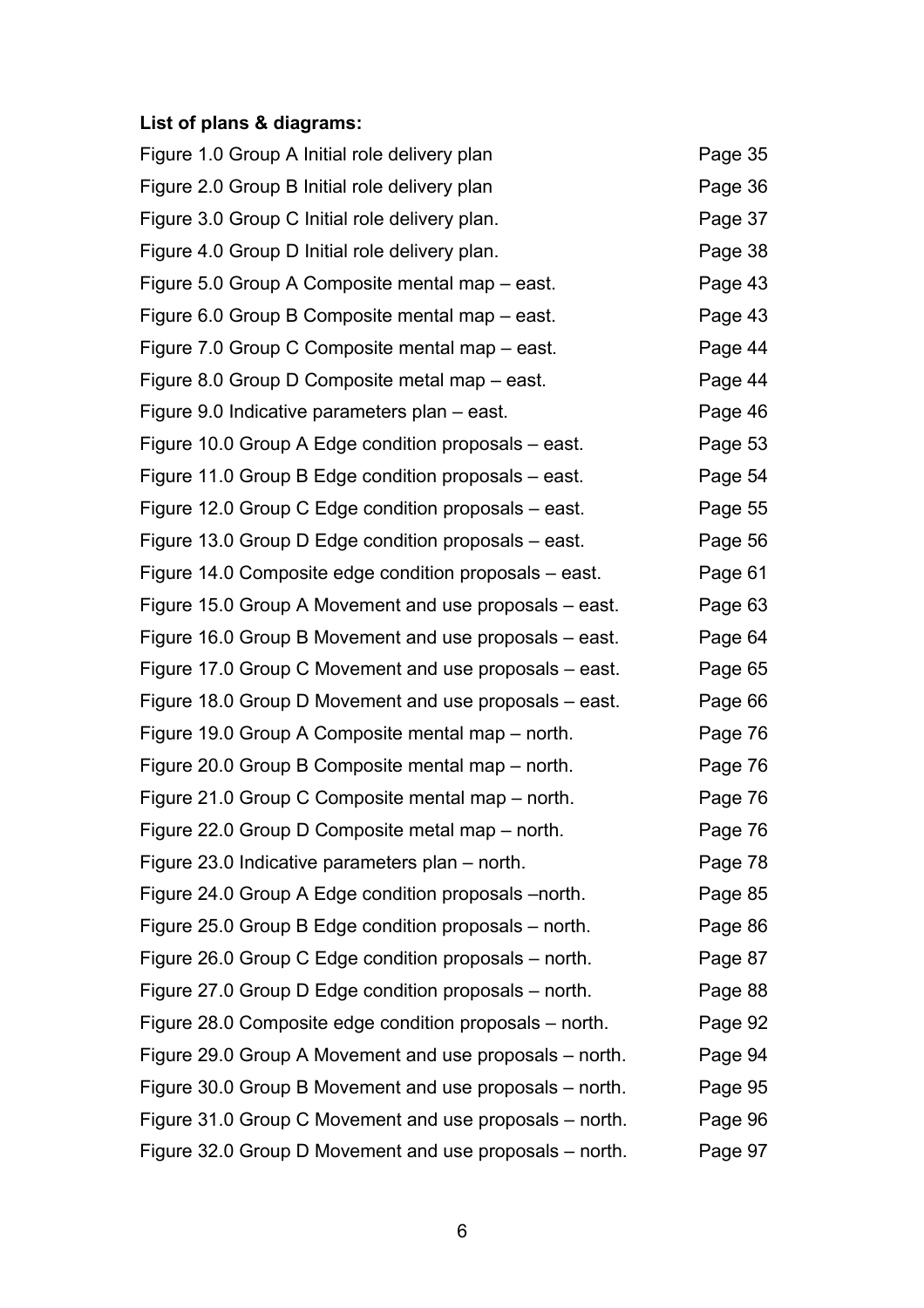#### **Purpose of the report:**

To present the results of the collaborative stakeholder workshop held on 23<sup>rd</sup>, 24th and 25th of May 2006 commissioned by the Borough Council of Wellingborough in conjunction with Bee Bee Developments Limited and Bovis **Homes** 

Wellingborough is one of the four local authorities that comprise the North Northamptonshire growth area. The growth area is identified in the Milton Keynes and South Midlands Sub-Regional Strategy and in Regional Spatial Strategy 8 (RSS8) for the East Midlands.

Some 34,000 new homes are planned in the three towns of Wellingborough, Corby and Kettering to 2021, and an uncommitted planning assumption for a further 28,000 to 2031, along with an employment growth guide of some 43,800 jobs to 2021. Wellingborough district's share to 2021 is 12,800 new homes.

The Joint Planning Unit formed by the four authorities in North Northamptonshire and Northamptonshire County Council to prepare the Core Spatial Strategy (CSS) document (the Local Development Framework) has repeated earlier studies undertaken to inform the MKSM sub-regional strategy by identifying potential for growth to the east and north of Wellingborough.

It is within this context that the workshop considered the potential role of Wellingborough in 2021 and the contribution that growth to the east and north of the town could make to the achievement of that role. The purpose of the event was to establish the basis for the preparation of policy and development frameworks for proposed growth to the east and north of Wellingborough.

The Wellingborough stakeholder workshop was based on a collaborative process whereby selected stakeholders such as local and parish councillors, residents' group representatives, local authority officers, consultants and developers were invited to actively participate in formulating design and

7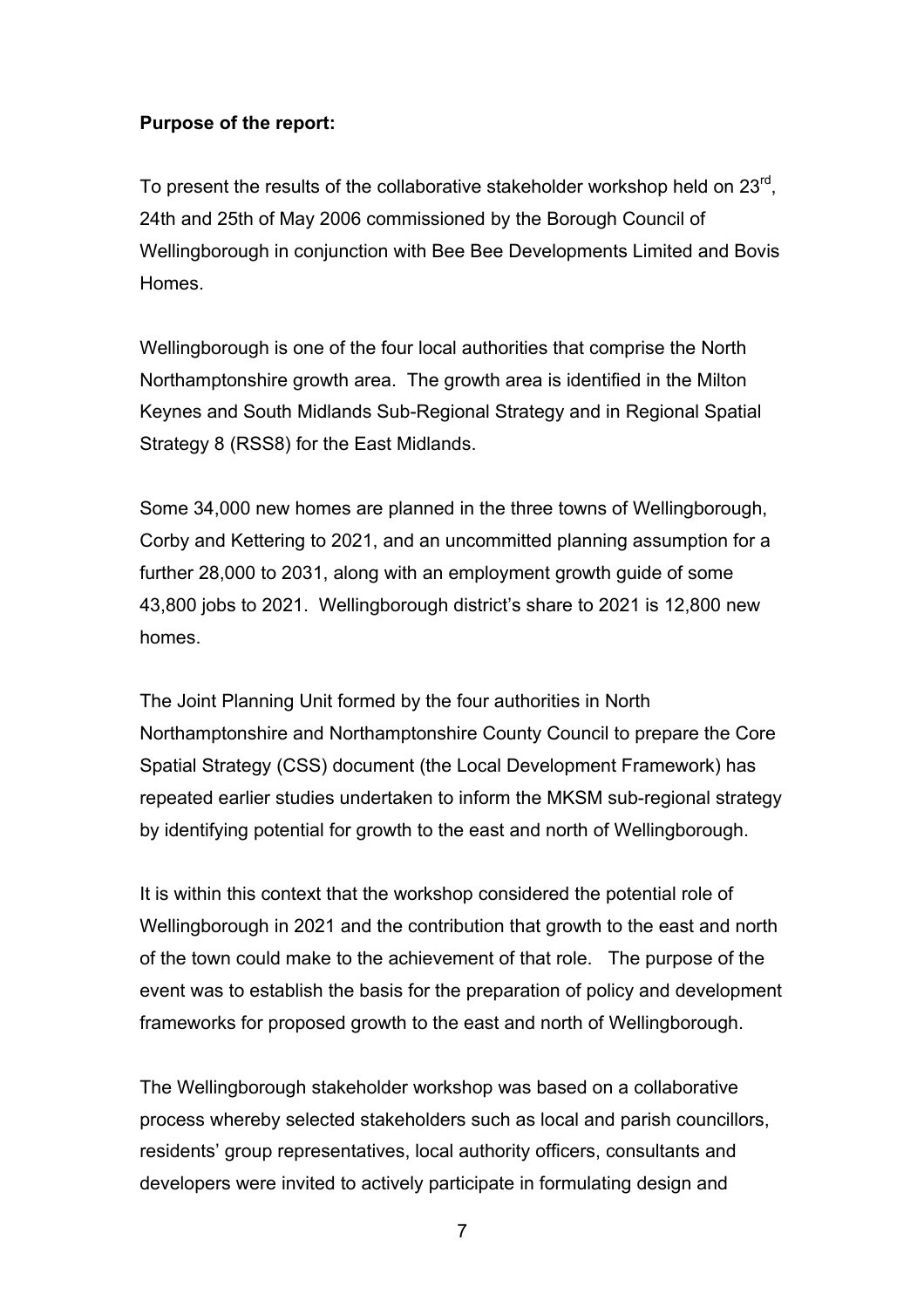development principles for the development. An objective of the process was to engage a broad range of local and national expertise in order to identify areas of agreement that could be used to enhance, support and sometimes challenge proposals for development.

An overall aim was to avoid a prescriptive approach to the production of a policy and development framework but to provide generic principles that could be interpreted by developers as part of their design consultant's rationale in developing more detailed proposals. This rationale would form the basis for on-going discussions with the other stakeholders.

This report reflects this approach and aims to present an accurate account of the agreed ideas and key issues of concern raised during the three workshop days. Those facilitators' comments that have been included are for reasons of either explanation and/or clarity. Within the context of the aim and objectives of the process the consensual views of the participating groups have been included, whereas individual comments have been excluded. This reflects the ethos of the process whereby a mix of stakeholders in participating groups were asked to come together to share expertise and find common ground.

Inevitably there will be principles and issues that will be open for further reflected interpretation by individuals and individual organisation members. This should be perceived as a good thing as much work was produced over a short period of time and a degree of flexibility and interpretation guarantees the avoidance of a prescriptive approach and provides the scope to develop ideas further.